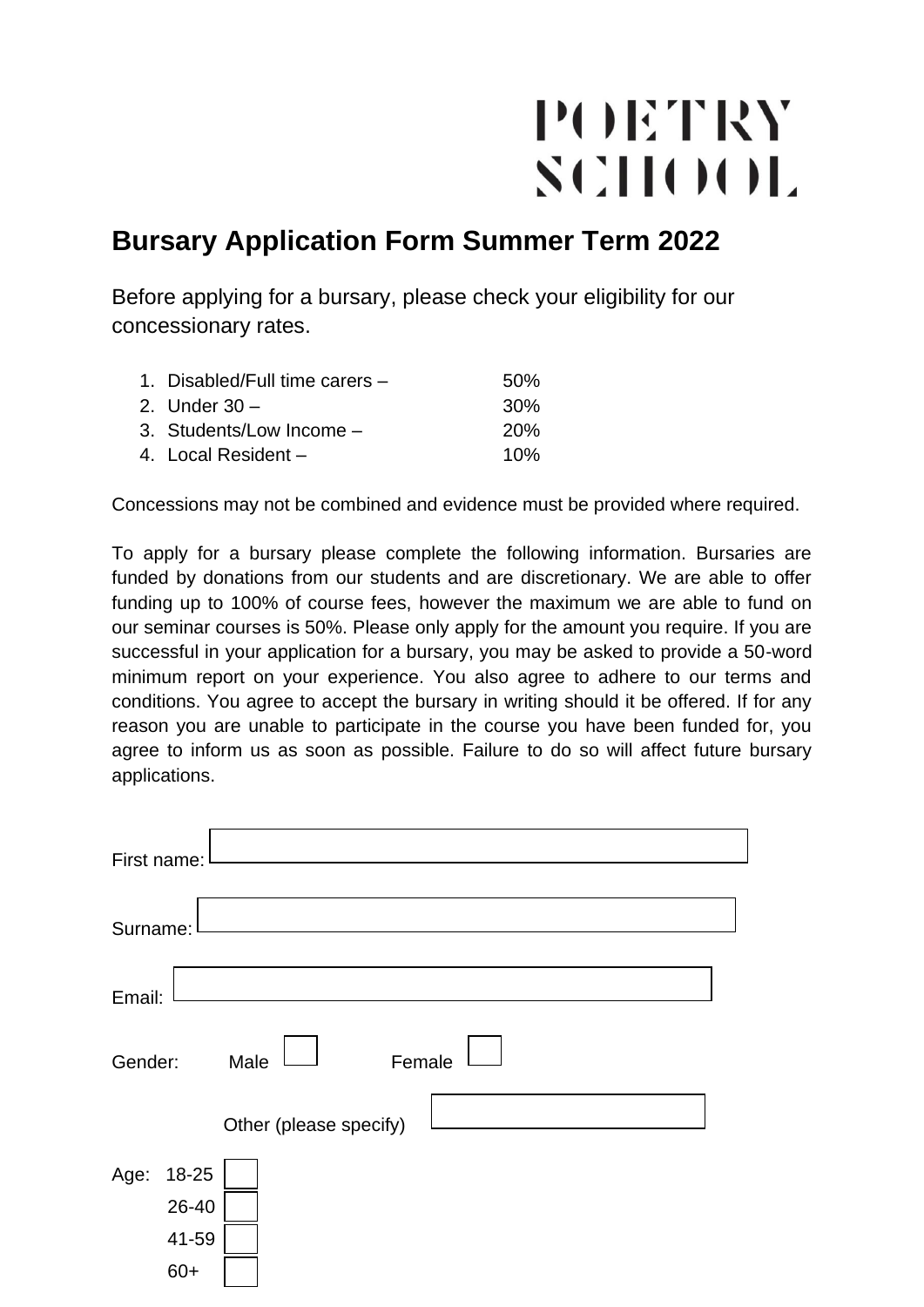*This information is for internal reporting purposes only and is subject to our Data Privacy Policy, which you can view on our website.*

What Poetry School activity, or activities are you applying for funding to support?

*Please note we do not provide bursaries for one-to-one tutorials and funding for more than one activity will depend on the funding available each term. If you are applying for more than one course, please put them in order of preference.*

Have you been awarded a grant from the Poetry School in the past?

| Yes | No |
|-----|----|

How much do you wish to apply for?  $(E)$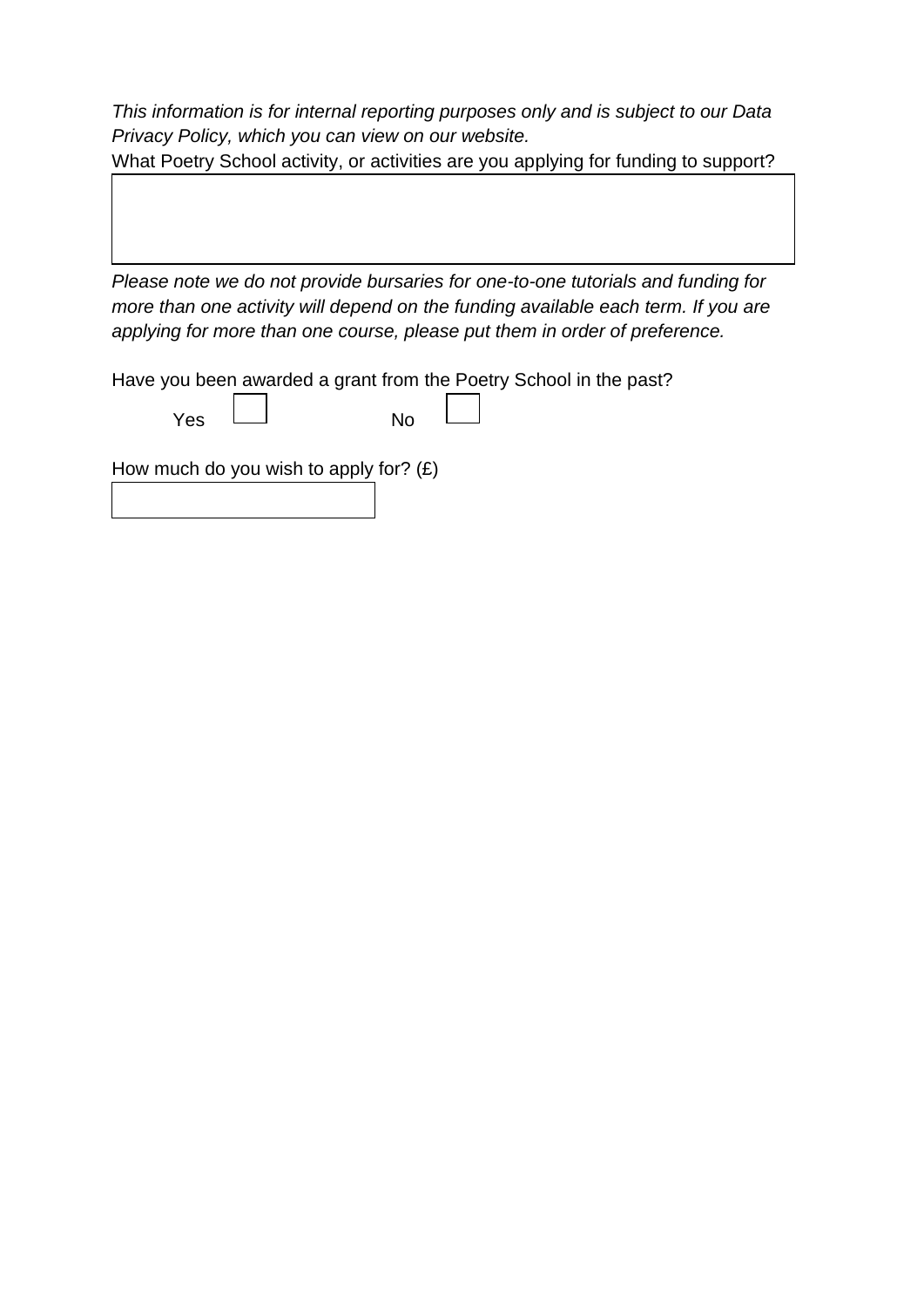Please outline what you hope to gain as a writer from taking part in the activity applied for: